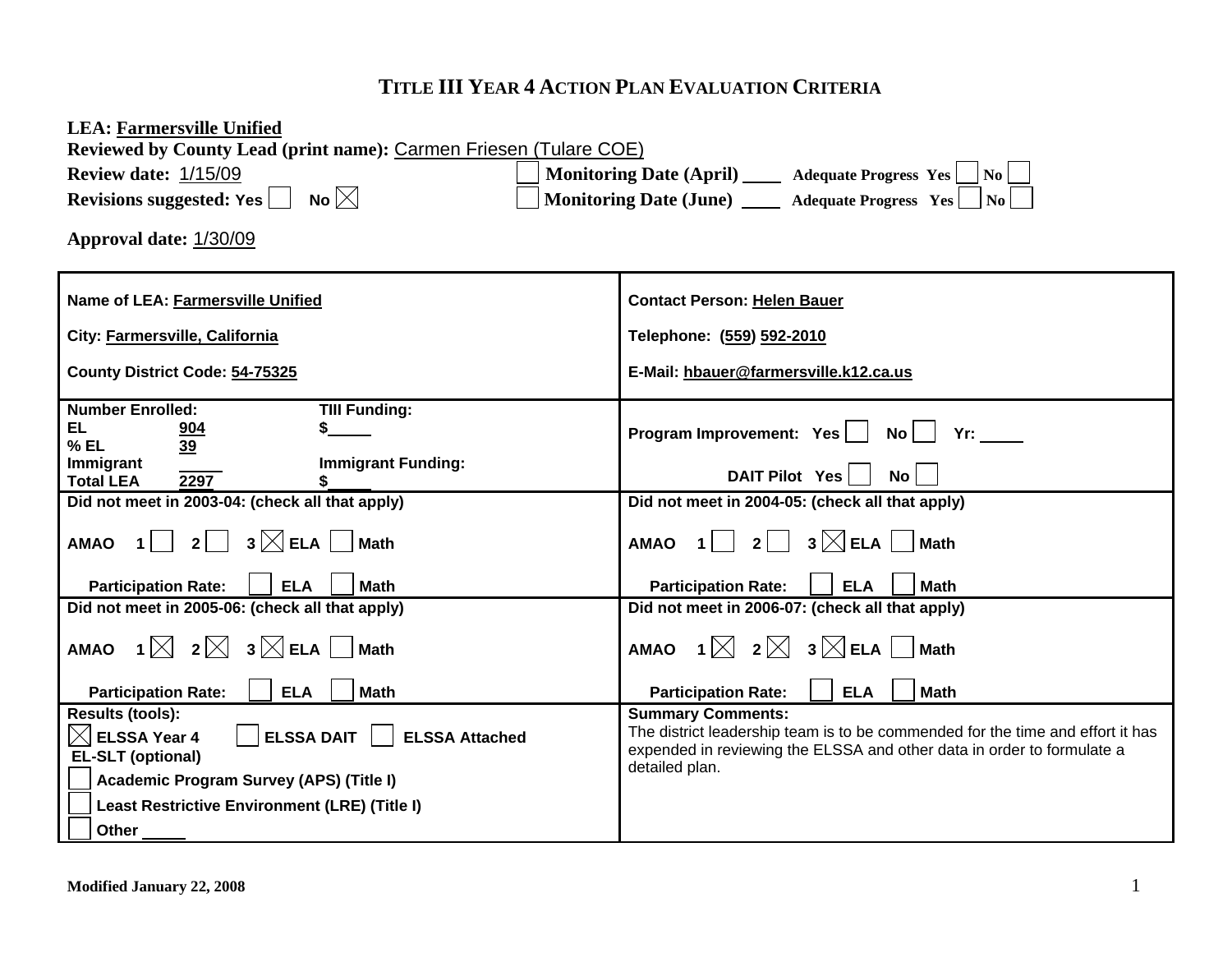# **CRITERION #1: THE NEEDS ASSESSMENT IS COMPREHENSIVE.**

| <b>Indicator</b>                                                                                                                     | <b>Adequate</b><br>(check) | <b>Needs Improvement</b><br>(provide specific feedback) | <b>Missing</b><br>(provide specific feedback) |
|--------------------------------------------------------------------------------------------------------------------------------------|----------------------------|---------------------------------------------------------|-----------------------------------------------|
| A. The Needs Assessment describes the findings from<br>the CELDT, CST, CAHSEE, and other assessments.                                |                            |                                                         |                                               |
| B. The data from the various assessments are analyzed<br>correctly (e.g., using the ELSSA) and appropriate<br>conclusions are drawn. |                            |                                                         |                                               |
| C. The Needs Assessment includes strengths and<br>weaknesses of the current Title I Addendum or Title<br>III LEA IPA.                |                            |                                                         |                                               |
| D. Root causes of the identified problem(s) are<br>described.                                                                        |                            |                                                         |                                               |
| E. A description of how root causes were verified is<br>included and appropriate.                                                    |                            |                                                         |                                               |
| F. Research-based solutions to the identified problems<br>are proposed.                                                              |                            |                                                         |                                               |

## **ADDITIONAL COMMENTS:**

## **CRITERION #2: THE ACTION PLAN IS FOCUSED.**

| <b>Indicator</b>                                                                                                                              | <b>Adequate</b><br>(check) | <b>Needs Improvement</b><br>(provide specific feedback) | <b>Missing</b><br>(provide specific feedback) |
|-----------------------------------------------------------------------------------------------------------------------------------------------|----------------------------|---------------------------------------------------------|-----------------------------------------------|
| A. The Action Plan contains four or more Areas of<br>Focus. (Three to five DAIT Standards/TIII Areas of<br>Focus for DAIT/TIII overlap LEAs.) | $\boxtimes$                |                                                         |                                               |
| B. Each priority Area of Focus is responsive to needs<br>identified by the Needs Assessment.                                                  |                            |                                                         |                                               |
| C. The actions for each objective are clearly related to<br>the selected Title III Area of Focus                                              |                            |                                                         |                                               |
| D. The Action Plan, when implemented with fidelity,<br>is likely to improve student achievement.                                              |                            |                                                         |                                               |
| E. The Action Plan will effect sustainable change<br>across the district.                                                                     |                            |                                                         |                                               |
| F. Fiscal and human resources are aligned to support<br>the Action Plan.                                                                      |                            |                                                         |                                               |

## **ADDITIONAL COMMENTS:**